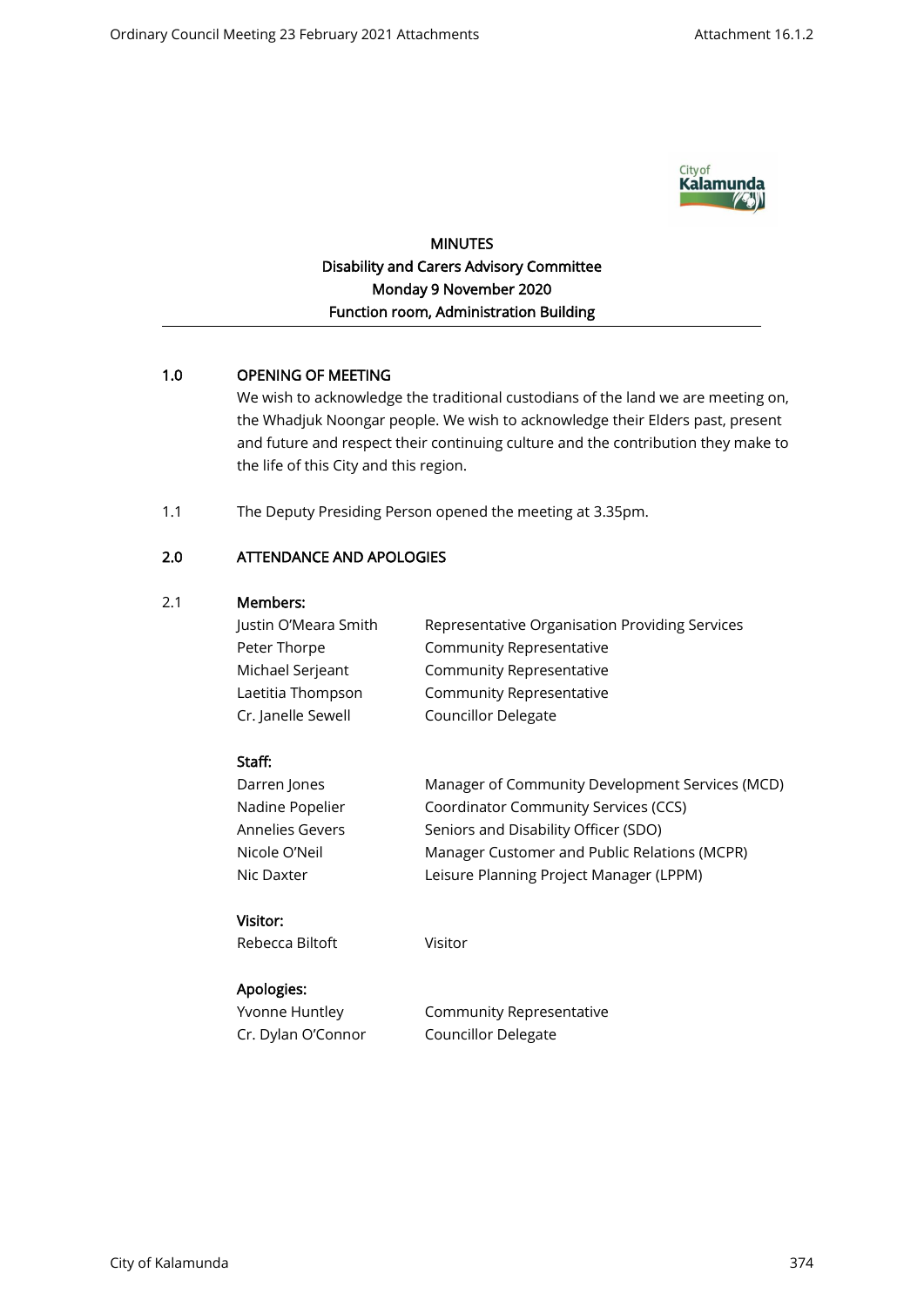## 3.0 CONFIRMATION OF MINUTES

3.1 That the minutes of the Disabilities and Carers Advisory Committee held on 10 August 2020 as published and circulated, are confirmed as a true and accurate record of the proceedings.

\_\_\_\_\_\_\_\_\_\_\_\_\_\_\_\_\_\_\_\_\_\_\_\_\_\_\_\_\_\_\_\_\_\_\_\_\_\_\_\_\_\_\_\_\_\_\_\_\_\_\_\_\_\_\_\_\_\_\_\_\_\_\_\_\_\_\_\_\_\_\_\_\_\_\_

Moved: Seconded: Vote: Justin O'Meara Smith Michael Serjeant Carried (5/0)

## 4.0 DISCLOSURE OF INTERESTS

### 4.1 Disclosure of Financial and Proximity Interests:

- a) Members must disclose the nature of their interest in matters to be discussed at the meeting. (Section 5.65 of the Local Government Act 1995)
- b) Employees must disclose the nature of their interest in reports or advice when giving the report or advice to the meeting. (Section 5.7 of the *Local* Government Act 1995)

Nil

### 4.2 Disclosure of Interest Affecting Impartiality

a) Members and staff must disclose their interests in matters to be discussed at the meeting in respect of which the member or employee has given or will give advice.

Nil

### 5.0 CORRESPONDENCE

Coordinator of Community Services provided flyers on the Linking Together Carer Social Support Group and Carers WA Information booklets.

### 6.0 ITEMS FOR COMMITTEE CONSIDERATION

## 6.1 Stirk Park Playspace

Nic Daxter, Leisure Planning Project Manager provided an update on the Stirk Park Play Space and initial concept design.

City of Kalamunda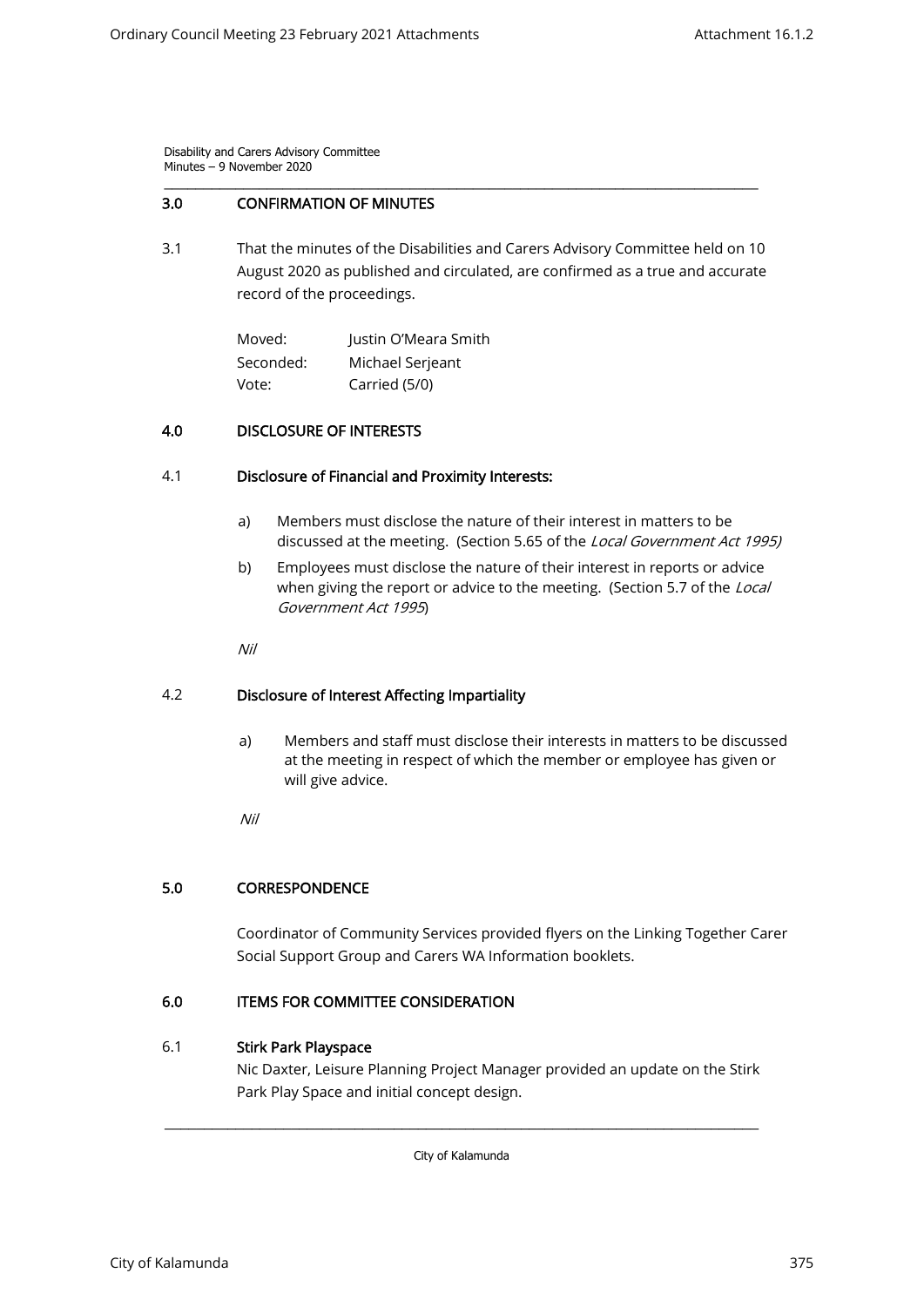> The committee requested that City officers be mindful when developing connected pathways, and the play space provide an area to be actively involved and participating in the space and not just watching.

\_\_\_\_\_\_\_\_\_\_\_\_\_\_\_\_\_\_\_\_\_\_\_\_\_\_\_\_\_\_\_\_\_\_\_\_\_\_\_\_\_\_\_\_\_\_\_\_\_\_\_\_\_\_\_\_\_\_\_\_\_\_\_\_\_\_\_\_\_\_\_\_\_\_\_

LPPM thanked the committee for their feedback and all comments will be taken into consideration for the final Stirk Park Play Space Concept.

## Committee Recommendation:

That the DACAC endorse the concept design for the Stirk Park Playspace and Skatepark and support the City's funding application to Lotterywest, noting the commitment to accessibility and hopes the City will strive for further inclusive spaces and equipment. Moved: Justin O'Meara Smith

Seconded: Peter Thorpe

## 6.2 Community Strategic Plan Engagement and Consultation Strategy

The Manager of Customer and Public Relations (MCPR) provided an update on the Community Strategic Plan Engagement and Consultation Strategy and delivered a short workshop with the committee.

### Action

The Committee notes the information.

The committee acknowledged and congratulated Nicole O'Neil on her recent Local Government Emerging Leader Award.

#### 7.0 Business Unit Update

Coordinator of Community Services provided the following Business Unit Update.

### 7.1 Inclusive Training

The workshop delivered by WebkeyIT will support City staff in learning skills in creating accessible documents and websites. The staff workshop is booked in the City's administration building's function room on 12 November 2020.

### 7.2 Carers Week Project

This project recognised and appreciated Carers who live within the City of Kalamunda. After consultation, the committee advised they want something that shows appreciation for their efforts. The four-week marketing campaign built a data base of Carers in our community. On Thursday 15 October, staff hand delivered 22 gifts to registered Carers. Partnerships were established with Carers

City of Kalamunda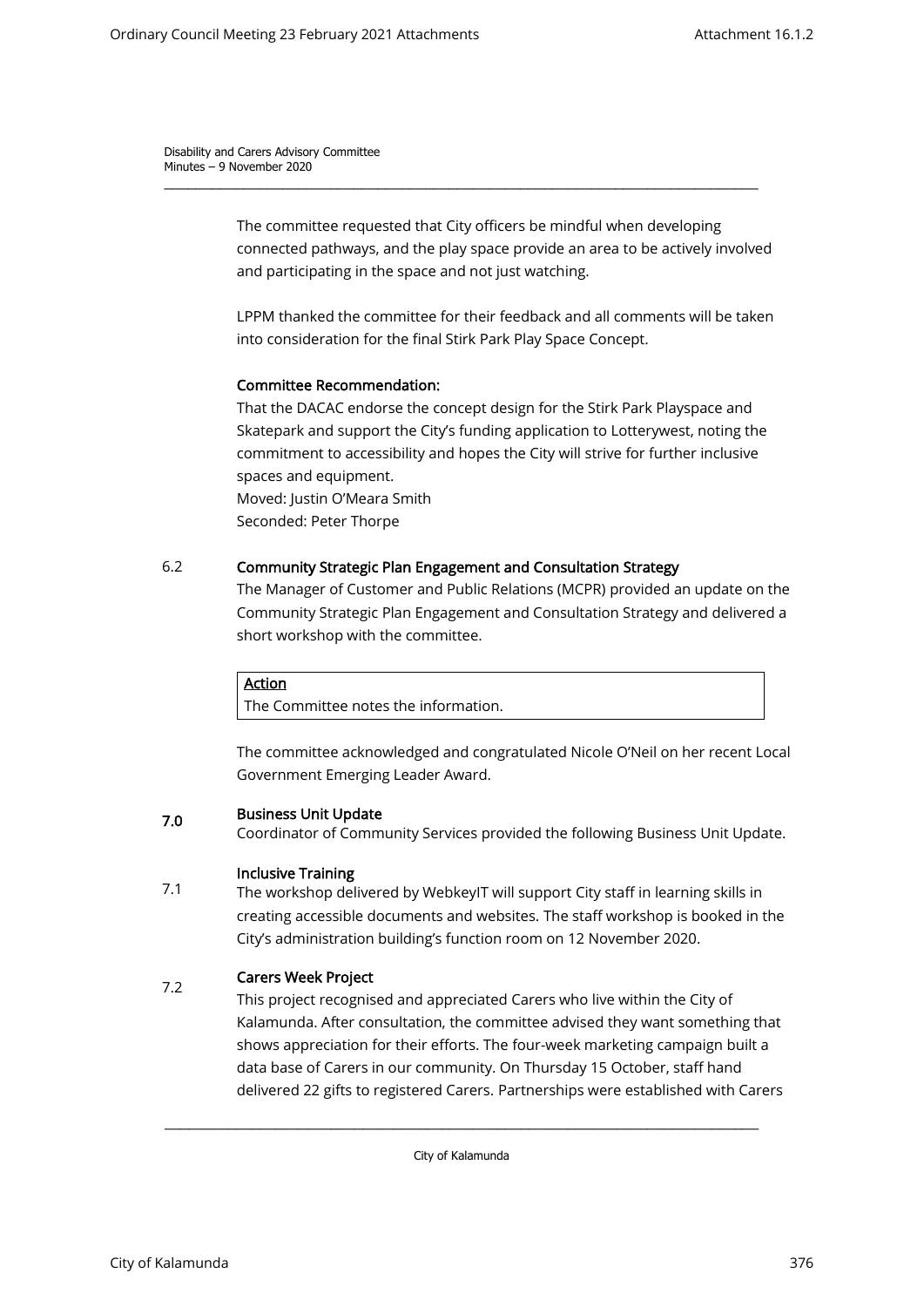> WA and local Carer support groups. Officers have connected Carers to the support services in the area.

\_\_\_\_\_\_\_\_\_\_\_\_\_\_\_\_\_\_\_\_\_\_\_\_\_\_\_\_\_\_\_\_\_\_\_\_\_\_\_\_\_\_\_\_\_\_\_\_\_\_\_\_\_\_\_\_\_\_\_\_\_\_\_\_\_\_\_\_\_\_\_\_\_\_\_

#### 7.3 Microbat Box Kalamunda Education Support Program

The City's Community Development and Public Health teams developed a presentation on microbats and European wasps for the students from the Kalamunda Secondary Education Support Centre. Students will paint microbat boxes made by the Kalamunda Men's Shed as part of the Duke of Edinburgh International Award Program. The boxes will be disseminated throughout the City.

#### 7.4 COVID 19 Community Innovation Grants

The City of Kalamunda has established a \$1 million COVID-19 Crisis Relief Fund to support households, community groups and small businesses that employ staff and are subject to closure or highly impacted by the shutdown restrictions announced by the Government as a result of the corona virus (COVID-19). Community groups were invited to apply for innovation grants up to \$5000 to help our community recover from the impacts of the pandemic.

### Reclink All Abilities Sport and Recreation Program

Will see the implementation of weekly all abilities sport and recreation activities delivered at the Hartfield Recreation Centre.

### Forrestfield Football Club Community Diversity Project

Forrestfield Football Club have developed a diverse community program that will consist of the following AFL Wheelchair, Walking Footy and the Auskick Star Kick Program.

### Cahoots (Kids Camps Inc)

Cahoots will deliver a camp for young people ages 5-11 living with a disability or facing exceptional challenges. Cahoots will do this through the provision of a weeklong camp. The camp will provide respite to families and Carers affected by the pandemic.

#### 7.5 Public Health Advocacy of Western Australia Local Government Policy Awards

Community Development on behalf of the City was awarded first place in one of the Local Government Children's Environment and Health Policy Awards in the category titled "Children's Consultation". The award was received for the recent consultation with children and young people and involving them in the co-design of significant projects to provide healthy spaces and improve the local

City of Kalamunda